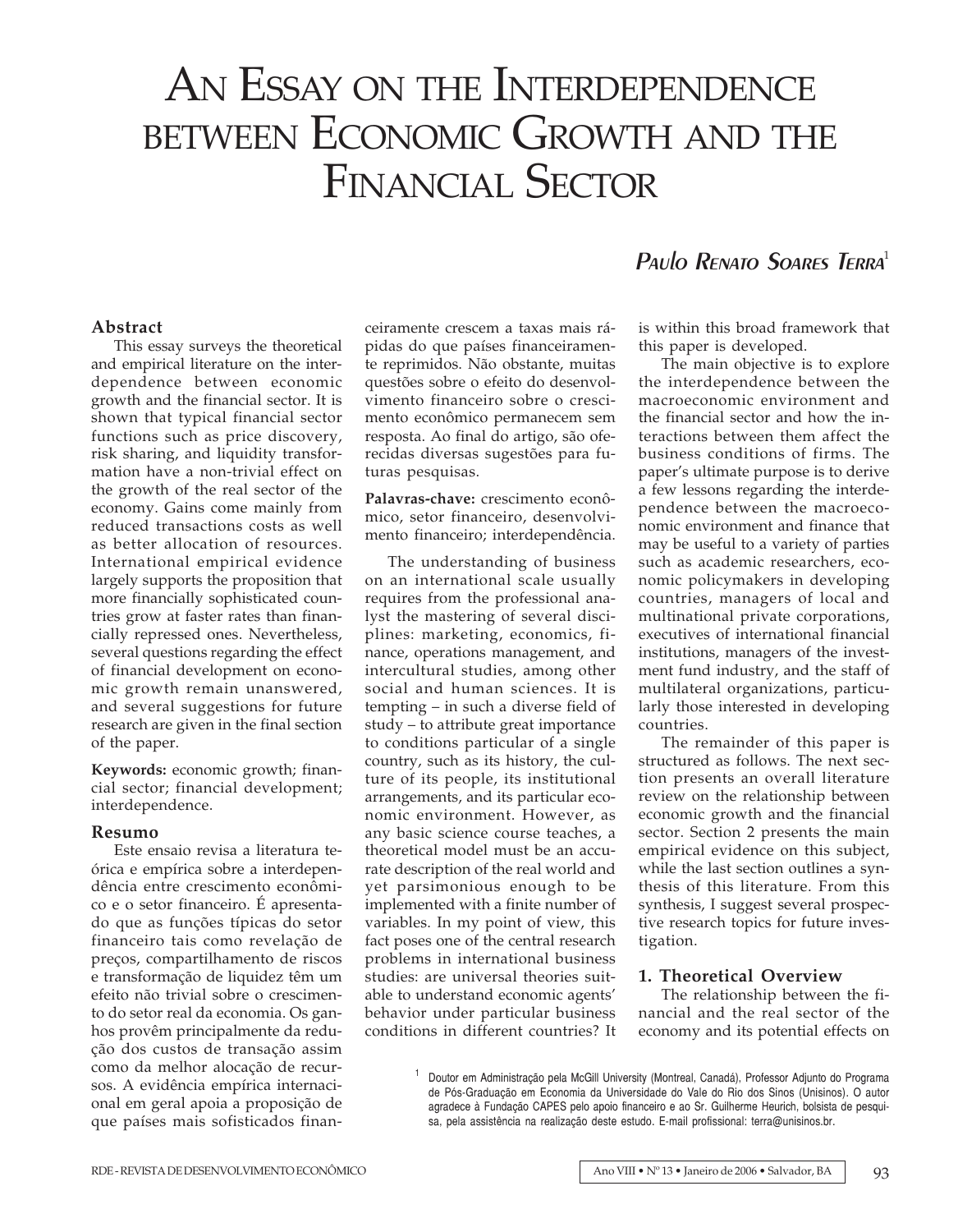growth were largely ignored until the late 1960s. It was with the breakthrough works of Goldsmith (1969), McKinnon (1973) and Shaw (1973) that financial markets come to occupy a major role in the growth literature. These authors argue that the development of the financial sector is not simply a byproduct of overall economic growth, but rather leverages the growth process. It can assist in the breakaway from sluggish economic performance to accelerated growth, mainly through incentives to save and invest.

Based on quantitative comparative analysis of the financial structure of between half to three dozen countries, Goldsmith (1969) tries to answer the following questions: who finances whom at different stages of financial development; to what extent; through which instruments; and with what effects on economic development. He concludes that (1) financial superstructure grows more rapidly than the infrastructure of national product and wealth (the ratio of aggregate market value of all financial instruments to the value of tangible net national wealth increases); (2) this increase is bounded upwards (between 1 and  $1\frac{1}{2}$ ); (3) LDCs have much smaller ratios than Europe and North America; (4) the main determinant of the financial superstructure is the separation of the saving and investment functions among different economic units; (5) the share of financial institutions in the issuance and ownership of financial assets increases considerably with economic development; (6) this institutionalization of saving and ownership has affected the main types of financial instruments differently: more progress on claims than on equity securities; (7) financial development started everywhere with the banking system and has been dependent on the diffusion of scriptural money through the economy; (8) the share of the banking system in the assets of all financial institutions has declined with economic development; (9) foreign financing has played a substantial role in some phase of the development of most countries; (10) transfers of technology and entrepreneurship have been easier to accomplish, and on the whole more successful, with respect to financial instruments and institutions than in many other fields; (11) the cost of financing is distinctly lower in financially developed countries than in LDCs; and (12) as real income and wealth increase, in the aggregate and per head of the population, the size and complexity of the financial superstructure grow, although the direction of causation could not be established.

McKinnon (1973) focuses on the extraordinary distortions commonly found in the domestic capital markets of developing countries. He finds that the impact of monetary and financial policies on LDCs capital markets is much greater than is generally supposed, and that policies often stifle incentives to save and invest. Repression of the financial sector is paralleled by the use of tariffs and quotas in an effort to promote development by manipulating the foreign trade sector. The author suggests that a more effective strategy for economic growth would proceed from a thorough liberalization of domestic financial markets, the liberalization of the foreign exchange market, and the lifting of restraints on foreign trade. This strategy, which he calls a "bootstrap" approach for development, aims at securing a country's own economic development without having to rely on foreign aid, foreign capital investment, and multinationals' direct investment, technology, and managerial skills.

Shaw (1973) argues that the financial sector of an economy does matter in economic development. It can assist in the break from plodding repetition of repressed economic performance to accelerated growth. Numerous economies with low levels of per capita income and wealth have been attracted at times to a development strategy that results in "shallow" finance. By distorting financial prices including real money balances, interest rates and foreign exchange rates, it has reduced the real rate of growth and the size of the financial system relative to non-

financial activity. The author elaborates on the classical approach of money, finance and capital accumulation by introducing uncertainty and rigidities in output and financial decisions. Also, his model diverges from the Keynesian Liquidity Trap by considering money not as wealth but as debt of the monetary system. After outlining the principles of his model, the author discusses financial repression, its negative impact on growth, and its interrelations with the monetary system, fiscal policy and international trade and finance. As a subsidiary result of his analysis, the author argues that financially repressed economies not only sacrifice the leverage for growth that could be realized from financial deepening, improved fiscal performance and closer integration with external markets, but also suffer from a higher degree of shortterm instability in the growth process. The author concludes that financial deepening along with compatible reforms in the fiscal and international sectors may make growth paths both steeper and smoother.

In traditional growth theory, it was believed that financial intermediation could have an effect on the levels of the capital stock per worker or to the level of productivity, but not on growth rates. The breakthrough work of Romer (1986), however, allowed the emergence of endogenous growth models in which institutional arrangements influence the growth rate endogenously, thus providing the theoretical basis for a relationship between financial markets and economic growth.

Pagano (1993) provides a simple example of how the financial structure can affect growth. Assume a competitive economy where *N* identical firms produce output  $y_t$  with individual capital stock  $k<sub>t</sub>$  according to:

$$
y_t = B k_t^{\alpha} \tag{Eq. 1}
$$

Where *B* is the average capital stock in the economy, given by:

$$
B = Ak_t^{1-\alpha} \qquad \qquad (\text{Eq. 2})
$$

*B* it is taken as a parameter by the individual firm and *A* is regarded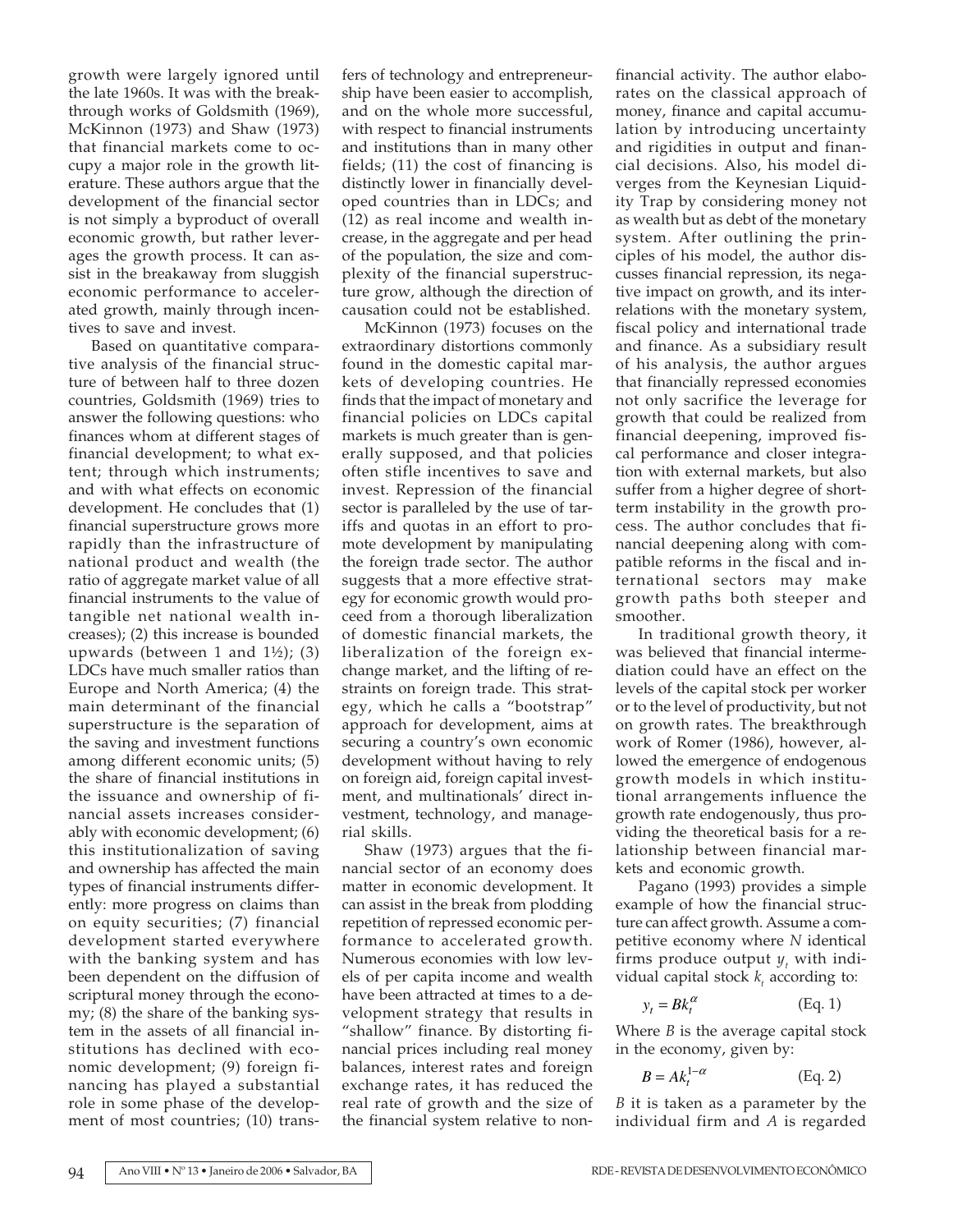as the social marginal productivity of capital. Aggregate output is then given by:

$$
Y_t = N y_t = N B k_t^{\alpha} = A K_t \quad \text{(Eq. 3)}
$$

Aggregate investment is given by:

$$
I_t = K_{t+1} - (1 - \delta)K_t
$$
 (Eq. 4)

Where *d* is the rate of depreciation of capital. For simplicity, assume a constant population and a closed economy with no government sector. This implies that in capital market equilibrium, savings must equal investment. However, let's consider that a fraction  $1 - f$  of savings is captured by the financial sector in the form of fees and spreads (it is assumed that these rents are totally consumed instead of reinvested). Therefore:

$$
\phi S_t = I_t \tag{Eq. 5}
$$

Using Eq. 3, Eq. 4, and Eq. 5, the growth rate *g* at  $t + 1$  is given by:

$$
g_{t+1} = \frac{Y_{t+1}}{Y_t} - 1 = \frac{AK_{t+1}}{Y_t} - 1 =
$$
  
= 
$$
\frac{A(I_t + (1 - \delta)K_t)}{Y_t} - 1 =
$$
 (Eq. 6)  
= 
$$
\frac{A\phi S_t}{Y_t} + \frac{(1 - \delta)AK_t}{Y_t} - 1 = A\phi s_t - \delta
$$

Where  $s_t$  denotes the gross savings rate. Dropping the time subscripts, the steady state growth rate becomes:

$$
g = A\phi s - \delta \qquad \text{(Eq. 7)}
$$

In short, financial markets may affect the growth rate directly through the portion  $1 - f$  of savings that are consumed in the financial intermediation process. There are, however, other plausible ways in which the financial sector may influence growth. Pagano (1993) makes the distinction between positive effects of financial development on growth and ambiguous effects.

Positive effects of a developed financial sector refer to the channeling of savings to firms and the improvement of the allocation of capital. As the financial sector becomes more developed, the proportion of savings consumed by financial intermediaries  $(1 - f)$  tends to be competed away, and the total resources available for investment increases, therefore increasing the growth rate *g* (BENCIVENGA, SMITh, and STARR, 1996). Besides fees and spreads, the size of *f* can also be affected by government specific policies such as restrictive regulations, taxation, and reserve requirements (AMABLE and CHATELAIN, 1996). Another way financial markets can positively affect the growth rate is by providing efficient allocation of capital. Financial intermediaries help investment in projects with the highest marginal product of capital by collecting and disseminating information on alternative projects, and by encouraging individuals to invest in riskier – and usually more productive – projects by providing portfolio diversification (ATJE and JOVANOVIC, 1993; LEVINE and ZERVOS, 1996; Obstfeld, 1994). This risk sharing role of the financial sector affects the marginal productivity of capital (*A*) by pooling resources and permitting the funding of less liquid projects, preventing inefficient bankruptcy, as well as creating the conditions for diversification of volatility risks. Finally, productivity may be increased by technological specialization of firms, once these higher idiosyncratic risks can be shared efficiently via the stock market.

More ambiguous effects of the financial sector over growth refer to its impact on the saving rate and the interest rate. The existence of a financial market may actually reduce *s* – and therefore  $g$  – for several reasons. By providing risk-sharing technology, the financial sector reduces the need for precautionary savings of households. Also, portfolio diversification may lead to a negative effect on the saving rate if the (constant) risk-aversion coefficient is bigger than unity (Pagano 1993; Devereux and Smith, 1994). The financial sector also extends credit for households under the form of mortgages and loans and this too reduces the needs for precautionary savings.2

Finally, besides the effects of the direct financial sector cost *f* on growth, there are interest rate effects to be considered. The effect of the real interest rate on the savings rate is theoretically ambiguous and definite empirical evidence has not been presented. If the development of the financial sector helps to narrow the spread and therefore raises the interest rate paid to savers, it is still unclear what the impact should be on growth.

An interesting question however is not whether the existence of a financial sector contributes to growth but how the development of such a sector relates to economic development. In order to do so, it is essential that financial development be precisely defined. Arestis and Demetriades (1996) list three problems that financial sectors are expected to resolve: informational problems, principal/agent problems, and uncertainty problems. Informational problems refer to problems such as adverse selection. Principal/agent problems address problems such as moral hazard and incentive mechanisms. Finally, uncertainty problems relate to risk sharing technologies such as insurance and portfolio diversification. The degree of development of the financial sector would be ideally measured by how well it resolves these problems. Of course, this is not an easy task, and most empirical work in this area has chosen proxies related more to the size of financial indicators relative to aggregate output or per capita output. As a matter of fact, these indicators are more measures of depth and scope of the financial market rather than strict measures of its degree of development, but this is a typical shortcoming of empirical research.

It is easy to identify a typology of financial systems. There are two basic types often mentioned in the literature: *bank-based* financial systems and *market-based* financial systems. Bank-based systems rely on the involvement of the banking firm with industrial firms as the main way to

<sup>&</sup>lt;sup>2</sup> Notice however, that if households take loans to finance the accumulation of human capital, then the effect on growth may be ambiguous: a lower saving rate but perhaps a higher productivity of capital.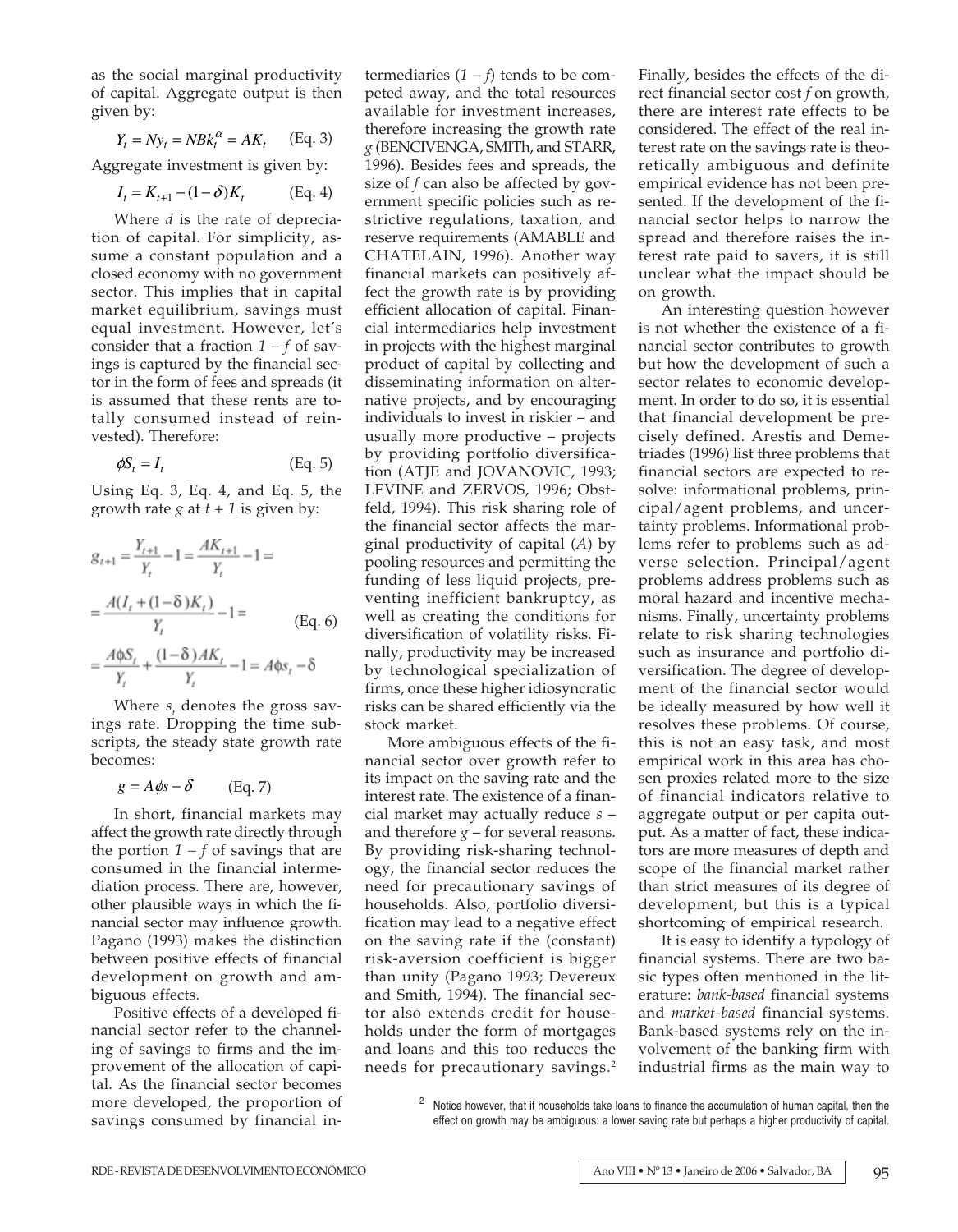transfer resources into production. Banks collect the savings of the households and invest such funds according to its valuation techniques and private information of the firms they work with. In such a system, the industrial firm's ownership is concentrated in a small number of shareholders, each with a large stake in the company. Banks participate actively in the board of directors, management performance is evaluated by the small group of shareholders, and changes in management are decided usually within the scope of the firm. The market for corporate control is small, and mergers and acquisitions are rare. Firms rely heavily on bank loans for their financing and not so much on equity. Banks exercise an important role in monitoring corporate performance and providing liquidity transformation technology for the economy. Germany and Japan are usually mentioned as examples of a bankbased financial system.

The market-based system on the other hand, relies on capital markets as the main source of funds for longterm investment, either as debt or equity. Banks do not get closely involved with industrial firms, corporate ownership is dispersed among a large number of small shareholders, and the market for corporate control is very active. Management performance is monitored by markedbased mechanisms such as hostile takeovers. Examples of such system are the United States and the United Kingdom. Besides these two "pure" types of financial systems, there is a continuum of intermediary possibilities in between. Also, one cannot underestimate the role of banks in market-based systems: investment banks provide much of the financing for hostile takeovers in the United States.

With respect to the three problems that financial systems should resolve, it is generally accepted that – under appropriate incentives – bankbased systems are more capable of addressing those problems than market-based systems (Arestis and Demetriades, 1996). However, one cannot really establish that one system is *a priori* more developed than the other. Moreover, one can observe countries with similar types of financial systems but at different stages of financial development. Finally, some empirical evidence exists for a complementary role between the capital market and the banking system (BOYD and SMITH, 1996; DE-MIRGÜÇ-KUNT and Levine, 1996b).

In this sense, it is useful to introduce yet another dimension of financial development: the government's role in administering prices and quantities in the financial sector, as in the case for interest rate controls, capital rationing, and directed lending. A financial system is said to be repressed when such kinds of government intervention are common. Liberalized financial systems, on the other hand, are those in which the economic agents decide the allocation of capital based on market rates. The effects of repression on growth, in a government-administered framework like the one discussed above, can occur in three ways: firstly, interest rate controls, taxation, and capital requirements all depress *f* which in turn reduces growth. Secondly, directed lending may allocate investment to sub-optimal projects, reducing the marginal product of capital.3 Finally, repressive policies may artificially reduce the real interest rate, which in turn may have an ambiguous effect on the saving rate. One can observe that bankbased financial systems allow for a more active role of the government in implementing repressive policies. Under a specific set of conditions, however, it can be shown that government intervention on the financial market may indeed boost growth. Hellmann, Murdock, and Stiglitz (1996) focus on interventionist policies to enhance deposit mobilization, while Levine (1996) contends that intervention and/or regulation may be growth enhancing in the presence of pervasive market failures, but admits that interventions themselves may at times cause or aggravate other market failures. Finally, Amable and Chatelain (1996) suggest that

government policies that reduce the problem of asymmetric information are likely to have a positive effect on growth.

So far the financial sector as a whole has been discussed. One important element of a financial system is the stock market. That is particularly true not only for marketbased financial systems but also for many emerging economies, which observed a great increase in international portfolio investment in their domestic markets since the early 1990s. Demirgüç-Kunt and Levine (1996c) summarize the role of stock markets in economic growth under four topics: creation of liquidity, risk diversification, incentives to governance, and price discovery.

Stock markets provide liquidity for equity investment and therefore create incentives for longer-term investment. The liquidity generated by a stock market reduces the transaction costs associated with holding equity and therefore improves the allocation of capital towards higher productivity projects. The positive effects of improved liquidity are twofold: first, it allows the economy to grow faster because of an improvement in marginal returns (Boyd and Smith, 1996); second, because investment in equity can be cheaply reversed by selling shares in the market, higher volumes of savings are allocated in such projects (Bencivenga, Smith, and Starr, 1996). However, one can list at least three potentially negative effects of liquidity on growth: by reducing the savings rate through income and substitution effects generated by higher average returns, by reducing the need for precautionary savings, and by encouraging investor myopia and therefore relaxing monitoring (Demirgüç-Kunt and Levine, 1996b). Although there is theoretical research on these effects, the empirical evidence is still scarce.

The technology to diversify risks of specialized projects through the stock market affects growth by shifting a higher proportion of savings towards riskier, higher return invest-

<sup>3</sup> Not to mention moral hazard and rent seeking.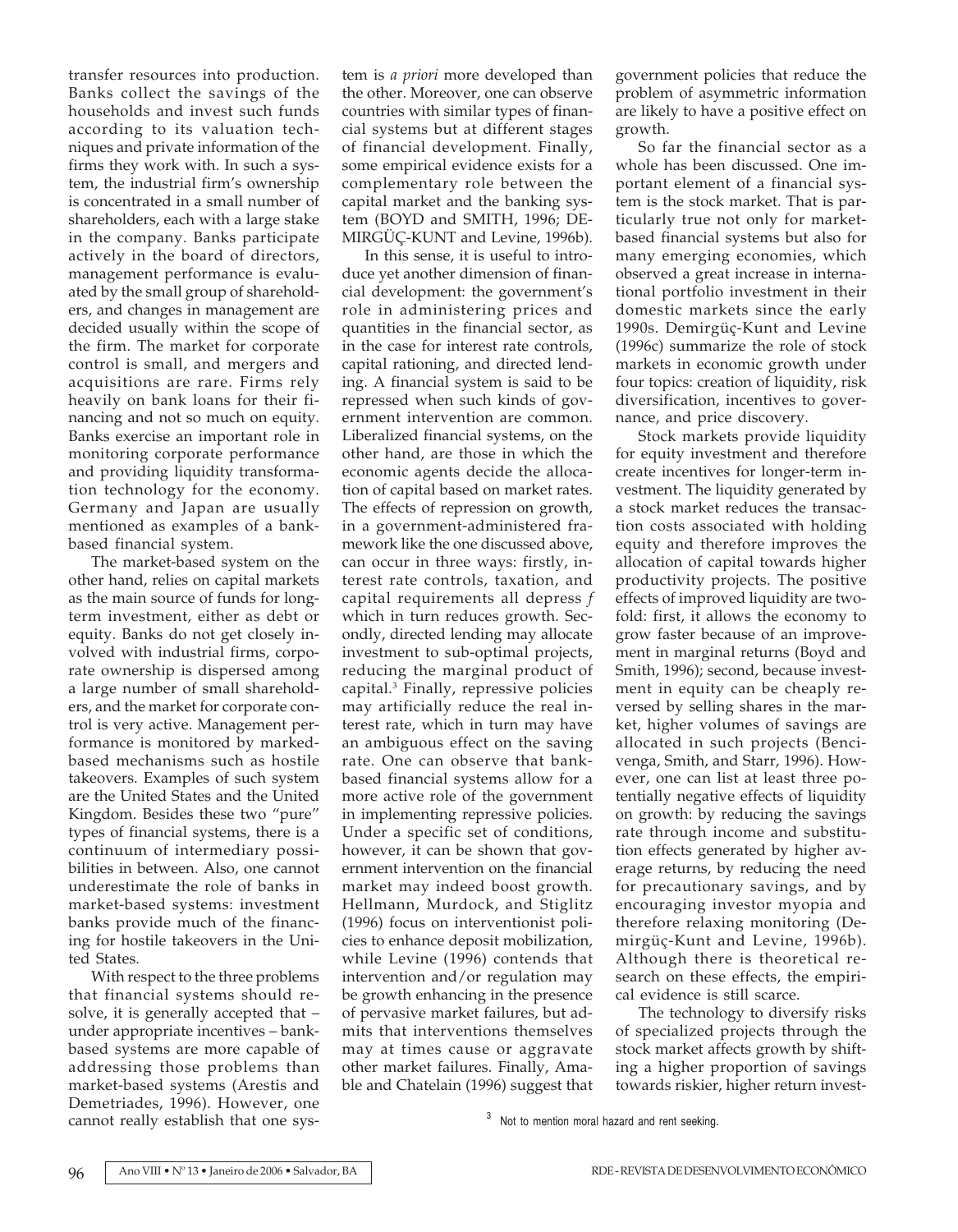ment projects. This boosts economic growth provided that the effects on the savings rate (income and substitution effects, reduction of precautionary savings) do not offset the higher productivity of capital.

Large and more liquid stock markets may provide incentives that reduce the principal/agent problem between management and shareholders. The creation of an active market for corporate control is an effective incentive to keep management's interests aligned with shareholder interests. Moreover, the development of the stock market and the creation of new financial instruments such as derivatives help in the design of incentive mechanisms for managers to maximize shareholders wealth.

Finally, the price discovery function of the stock market may affect growth in two ways. In relatively inefficient markets, it pays investors to research firms carefully before making their investment decisions, since they can profitably trade using their better information. This leads to an improvement of the quality of the projects to be executed. In efficient markets, all information is quickly revealed in prices, again contributing to the quality of projects. However, this may lead to the freerider problem: investors will not spend resources collecting information about firms if they cannot profit from it.4

# **2. Empirical Evidence**

Despite the obvious implications that the relationship between financial development and economic growth may suggest, the empirical literature in this field is not as comprehensive as one might expect. Beyond the early studies of Goldsmith (1969) and McKinnon (1973), empirical tests of such relationship are in general recent. In a well-known paper, King and Levine (1993) study the empirical link between a range of indicators of financial development and economic growth. They find that indicators of the level of financial development (the size of the formal financial intermediary sector relative to GDP, the importance of

banks relative to the central bank, the percentage of credit allocate to private firms, and the ratio of credit issued to private firms to GDP) are strongly and robustly correlated with growth, the rate of physical capital accumulation, and improvements in the efficiency of capital allocation. Also, the predetermined components of these financial development indicators significantly predict subsequent values of the growth indicators. The data are consistent with the view that financial services stimulate economic growth by increasing the rate of capital accumulation and by improving the efficiency with which economies use that capital. The authors concluded that Schumpeter might have been right about the importance of finance for economic development.

Similarly, Atje and Jovanovic (1993) empirically test whether financial development (especially stock market development) affects the level and/or the growth rate of economic activity, and they find a substantial effect on both. They find no effect when the financial development proxy used is credit extended by private and government banks as a ratio to gross domestic product (GDP). However, when the proxy is the ratio of annual value of all stock market trades to GDP, the data strongly supports the model. As for level effects, the authors also find significant coefficients, although the estimates do not seem fully consistent with the tendency for intermediation's share in income to rise with the level of development.

Murinde (1996) estimates an endogenous growth model in which growth derives from the behavior of economic agents in markets for credit, bonds and shares using the Zellner (1962) procedure for a group of seven Pacific Basin countries. The empirical investigation is further extended by using growth accounting exercises and by extending the analysis of the role of stock markets

as suggested by Atje and Jovanovic (1993). In particular, the empirical analysis indicates that stock market development is significantly linked to economic growth.

Odedokun (1996) provides an indepth empirical analysis of the relationship between financial development and the efficiency of investment, proxied by the incremental output-capital ratio. For his analysis, the author constructs a wide range of alternative indicators for financial intermediation, government intervention in the financial sector, interest rates, exchange rates, and inflation. His findings show that financial intermediation (measured in terms of flow variables) is positively related to investment efficiency. By contrast, government intervention appears to be negatively related to efficiency. He also finds that policies of real exchange rate appreciation, as well as high inflation are adversely related to investment efficiency. The relation between interest rates and efficiency remains undetermined in his analysis however.

Fry (1996) investigates the role financial conditions have played in producing the virtuous circles of high saving, investment, output growth and export growth in a sample of Pacific Basin countries during the past few decades. High saving and investment stimulate output growth and export growth. In turn high growth raises saving and investment levels. The author finds that the relatively undistorted nature of both financial and foreign exchange markets in these countries has been important to raise their saving, investment, output and export levels over a long period of time.

Levine and Zervos (1996) examine whether there is a strong empirical association between stock market development and long-term growth. The authors use cross-country regressions to examine the association between stock market development and economic growth. Using data of

<sup>&</sup>lt;sup>4</sup> One can argue that recent developments in the U.S. stock market (e.g. Tyco, Enron, Worldcom, etc) cast doubt on the depth of the financial analysis carried on. In this case, free-riders have been punished for complacent reliance on market-generated information. I am thankful to Prof. Jan J. Jorgensen for pointing this out.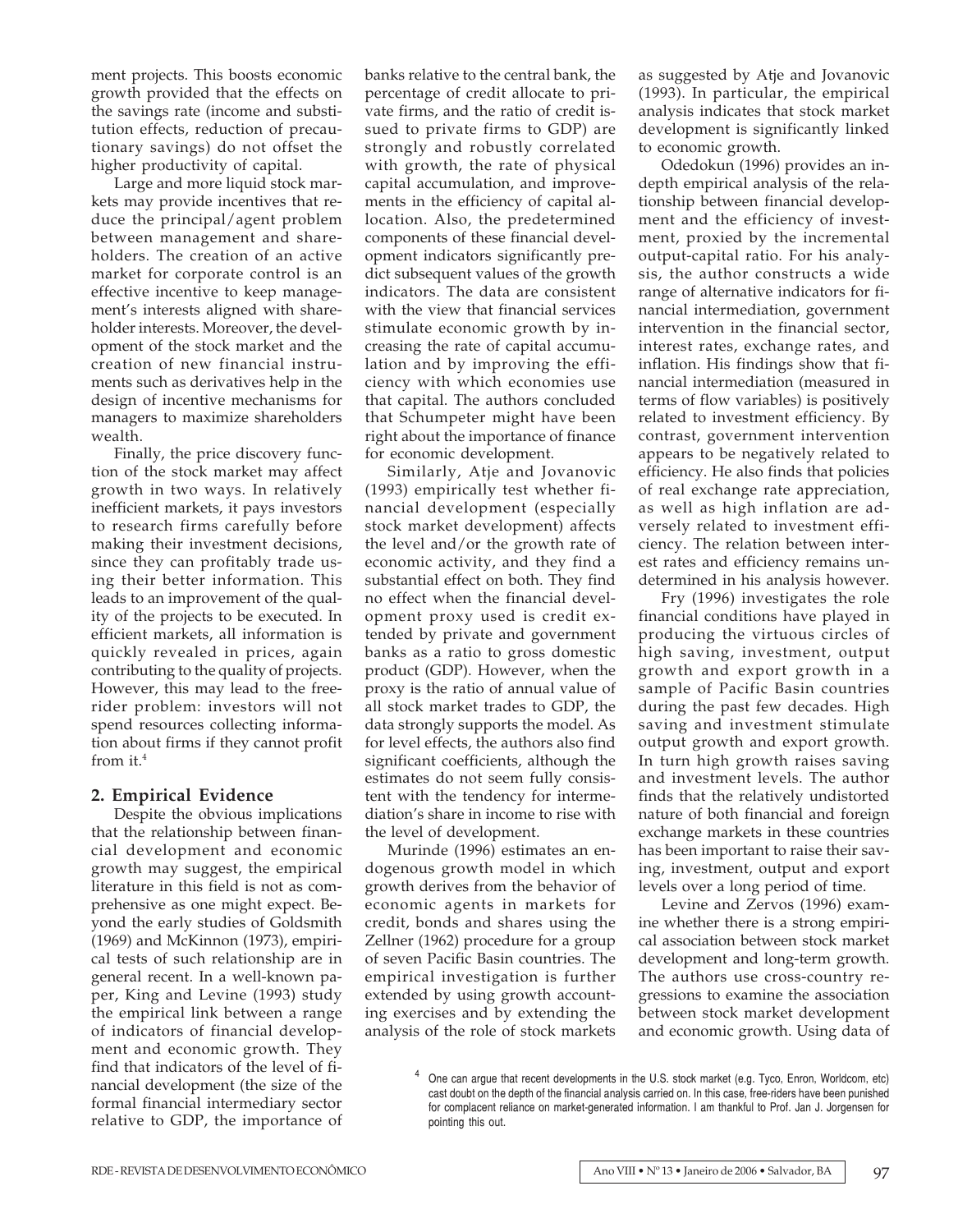forty-one countries over the period from 1976 to 1993, they split the sample period so that each country has two observations with data averaged over each subperiod. The authors regress the growth rate of GDP per capita on a variety of variables designed to control for initial conditions, political stability, investment in human capital, and macroeconomic conditions. Then, they include the composite index of stock market development. Thus they evaluate whether there is a relationship between economic growth and stock market development that is independent of other variables associated with economic growth. They find a strong correlation between overall stock market development and long-run economic growth. After controlling for the initial level of GDP per capita, initial investment in human capital, political instability, and measures of monetary, fiscal, and exchange rate policy, stock market development remains positively and significantly correlated with long-run economic growth.

Studies such as the one mentioned above generally assume that financial development causes economic growth. However, the direction of causality between financial development and economic growth has been a controversial issue in economics. Arestis and Demetriades (1996) challenge the causal interpretation of previous empirical work that is based on a fragile statistical basis. Once contemporaneous correlation between the financial indicator and economic growth has been accounted for, there is no longer any evidence of causality from financial development to economic growth. The second goal of the authors is to demonstrate that cross section data sets cannot address the question of causality in a satisfactory way. The authors conduct cointegration and causality tests using time series data for twelve representative countries. The results in all cases tend to justify their claim for the importance of institutional considerations and policy differences. The results depends very much on the institutional characteristics, including the type of financial system and the type of financial policies followed, as well as the efficiency in implementing such policies. Also, the authors find that the definition of the financial indicator used in the analysis also has considerable importance for the results.

The empirical definition of "stock market development" is the main concern of Demirgüç-Kunt and Levine (1996b). They contribute to the literature by collecting and comparing a broader array of empirical indicators of stock market development than any previous study. Using data on forty-four developing and industrial countries from 1986 to 1993, the authors examine different measures of stock market size, market liquidity, market concentration, market volatility, institutional development, and integration with world capital markets. The goal is to produce a set of stylized facts about various indicators of stock market development that facilitates and stimulates research into the links among stock markets, economic development, and corporate financing decisions.

These authors find enormous cross-country variations in stock market indicators and attractive correlations among the indicators. Although many stock market development indicators are significantly correlated in an intuitively plausible fashion, the individual indicators produce different country rankings. Although richer countries generally have more developed stock markets than pioneer countries, many markets labeled emerging are more developed than those in France, the Netherlands, Australia, Canada, Sweden, and Norway. Using measures of size, liquidity, and international integration, the authors evaluate which markets have been developing fastest over the years. The article documents the relationship between the various stock market indicators and measures of financial intermediary development. Since debt and equity are frequently viewed as alternative

sources of corporate finance, stock markets and banks are sometimes viewed as alternative vehicles for financing corporate investments. The authors document the cross-country ties between stock market development and financial intermediary development using measures of the size of the banking system, the amount of credit going to private firms, the size of non-bank financial corporations, and the size of private insurance and pension companies. They find that most stock market indicators are highly correlated with the development and efficient functioning of banks, non-bank financial corporations, and private insurance companies and pension funds. Countries with well-developed stock markets tend to have well-developed financial intermediaries. Also, developing countries with well-developed financial systems are growing faster than developing countries with under-developed financial sectors.5

Demirgüç-Kunt and Maksimovic (1996) empirically explore the effect of financial market development, particularly stock market development, on financing choices of firms. The authors use aggregated firmlevel data for a sample of thirty countries from 1980 to 1991. They measure stock market development by the ratio of market capitalization to GDP, the ratio of total value of shares traded to GDP, and the ratio of total value of shares traded to market capitalization. Taking all the countries in the sample together, the authors find that there is a statistically significant negative correlation between stock market development, as measured by market capitalization to GDP, and the ratios of both long-term and short-term debt to total equity of firms. There is also a statistically significant positive relationship between the size of the banking sector and leverage. The relationship between leverage and stock market development loses significance when they control for variables that have been identified in the corporate

<sup>5</sup> Demirgüç-Kunt and Levine's (1996b) data ends in 1993, before the Mexican and Asian crises. Thus, it would be interesting to test for the robustness of their results after these episodes.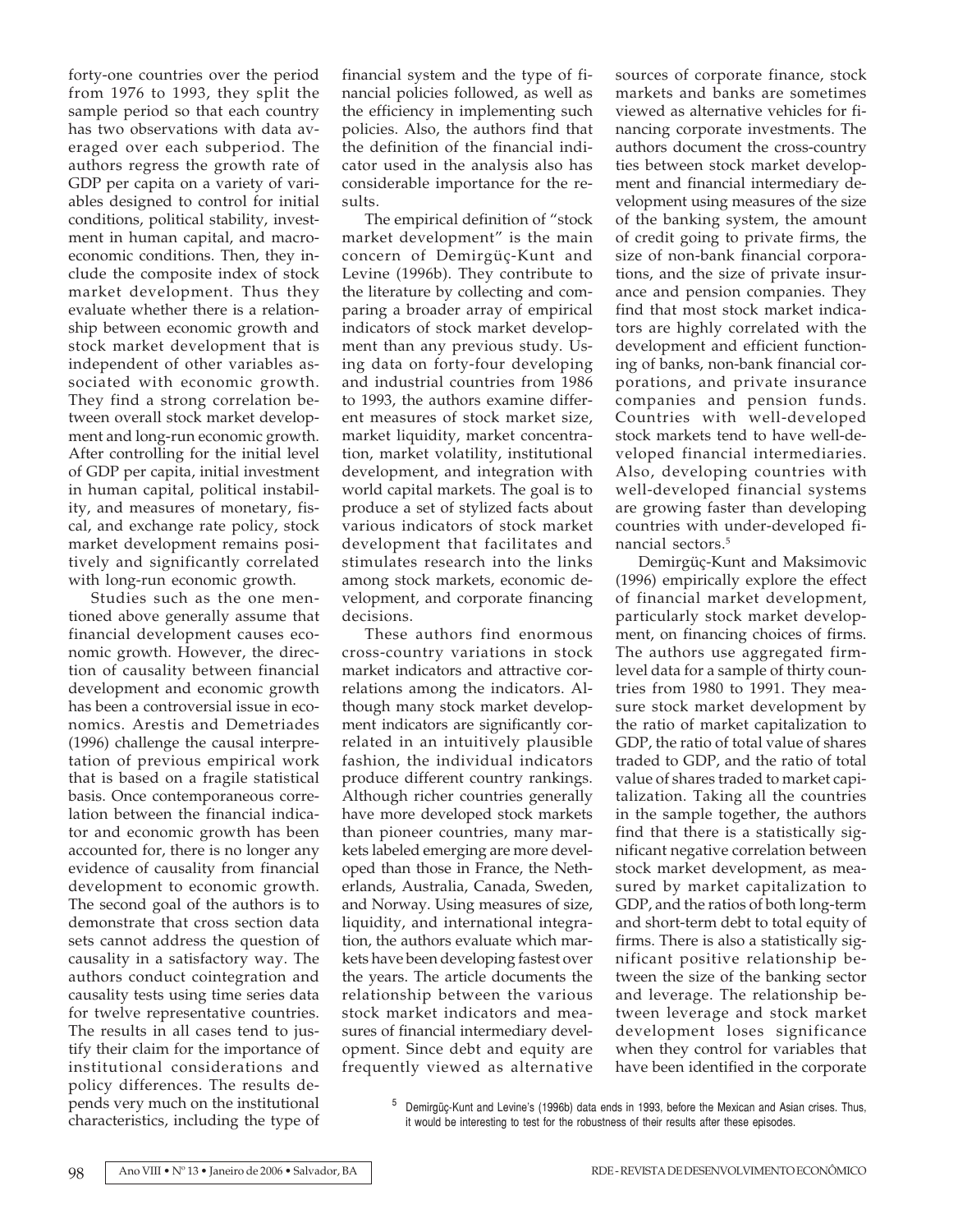finance literature as determining firms' financial structures.6 An interesting pattern emerges when the full sample is broken down into subsamples. In developed markets, further development leads to a substitution of equity for debt financing, especially for long-term debt. In developing markets, large firms become more levered as the stock market develops, but small firms do not appear to be significantly affected by market development. These findings suggest that the development of a stock market initially affects directly the financial policies of only the largest firms. This may be because diversification of ownership and the aggregation of information provided by the development of stock markets initially benefits the larger firms more because of the need to spread fixed issuance costs and traders' costs of information acquisition.

Demirgüç-Kunt and Levine (1996a) discuss the relationship between the initial state and reform of the financial system on the one hand and public enterprise reform on the other hand. Based on detailed information of nine country case studies, they find that private enterprise reform is more successful in countries with initially relatively well-developed financial systems. Moreover, they find that private enterprise reform is implemented much more successfully if such a reform is supplemented by substantial and well-designed financial sector reforms. However, they underline the fact that the causal relationship between the two kinds of reforms runs in both directions, and that exogenous factors are important in determining the ultimate outcome of both reforms.

Berthélemy and Varoudakis (1996) empirically test an endogenous growth model, which exhibits multiple steady state equilibria due to reciprocal interactions between the financial and real sectors in the economy. The model shows that depending on the nature of steady state, there may exist a poverty trap in which the financial sector "disappears" and where the economy stagnates, or endogenous economic growth may be positive and financial intermediation follows a normal development path. They support their model by testing empirically the existence of multiple steady states linked to the initial state of financial development in a cross-section of 95 developed and developing countries. Their results show that while education is a pre-condition for growth, financial under-development may become a major obstacle in countries where the educational pre-condition is satisfied. Moreover, they show that the optimality of other policies such as trade policy and government expenditure policy depend on a reasonably well-developed financial system. This result leads to the conclusion that secondbest policies in countries that have not succeeded in developing a financial system might be quite different from the policies usually advocated in a first-best framework.

## **3 Synthesis**

In summary, there is a vast theoretical literature going back three decades explaining the linkages of financial sector development and economic growth. Under competitive markets the role of the financial system in channeling savings towards the highest return projects is beneficial to welfare and allows faster growth. Moreover, as the financial market develops and becomes more competitive, transaction costs tend to fall and the net savings directed to investment increase. Therefore, given these conditions, the financial sector plays an important role as a catalyst for growth. More recent literature, however, questions the direction of the impact of financial development on aggregate savings because of income and substitution effects. Also, improvements in risk diversification may induce investors to become reckless in their research for projects because of the free-rider problem, which may in the aggregate lead to less efficient resource allocation.

The available empirical evidence in general supports the view that overall financial development has a positive effect on economic growth and that stock market development in particular has an even more substantial impact than banking development. There is however plenty of evidence on the complementary roles between banking system and stock market development as the financial system becomes more developed. Government intervention on the financial sector has been shown to be in general adverse to development, except in the presence of very specific market failures. Finally, the evidence on the effect of financial integration with the global market is as yet ambiguous.

A few aspects are not explored in the literature and should deserve more detailed investigation. For instance, how do different financial intermediation systems (marketbased versus bank-based) compare in terms of their contribution to growth? Is competition policy in the banking sector a major element of financial development and therefore economic growth? Given different initial conditions (income, deposits, liquidity, etc), what are the policies that developing countries should address in order to develop their financial sectors? Similarly, given imperfect competition in the banking sector and incompleteness in capital markets that characterize developing countries, how should policymakers proceed in order to develop the financial sector in a sustainable fashion? Is there an optimal sequence of measures? How does the recent experience of developing countries contrast to theory with respect to financial liberalization? What are the causality linkages between the real sector and the financial sector of the economy? To what extent do macroeconomic factors influence the degree of indebtedness of households and firms?

These are all interesting questions whose answers will greatly contribute to our understanding of the subtler interrelations between finance and growth. Of course, ad-

 $6$  Such as the ratio of net fixed assets to total assets, the ratio of earnings to total assets, the ratio of net sales to total assets, and the ratio of total assets to firm size.